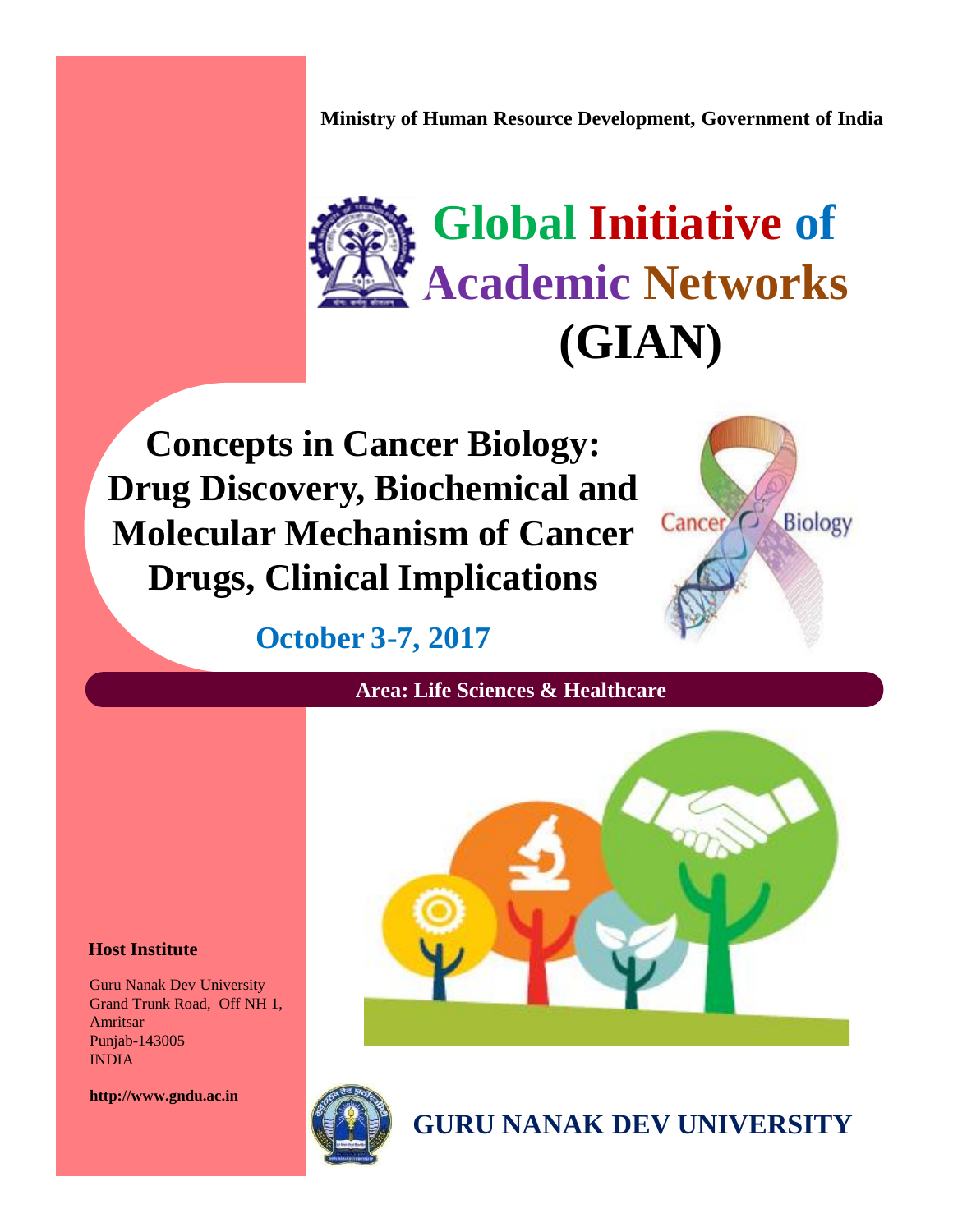

# **Modules**

## **Concepts in Cancer Biology: Drug Discovery, Biochemical and Molecular Mechanism of Cancer Drugs, Clinical Implications**

**(**October 3-7, 2017)

## **3/10/2017:**

- Overview of cancer, cancer terminology, pathology
- Cancer epidemiology and molecular epidemiology
- Role of bio-markers in causing cell cycle abnormalities

### **4/10/2017:**

- Normal and abnormal signaling, role of cell cycle in relation to cancer
- Growth factors, programmed cell death, signaling pathways involved in cancer development
- Experimental design and procedures to determine regulatory signaling in cancer

## **5/10/2017:**

- Nutrition and cancer
- Drug discovery from natural products, chemoprevention strategies
- Mouse mammary gland organ culture (MMOC) procedure

## **6/10/2017:**

- **Experimental carcinogenesis, chemoprevention**
- **Plants derived chemotherapeutic agents and their mechanism of action**
- Chemotherapy, molecular mechanism of action of chemotherapeutic agents, personalized medicine, targeted therapy

## **7/10/2017:**

- **Invasion and metastasis, molecular approaches**
- Open discussion for any of the problem solving issues occurring during the course of the lectures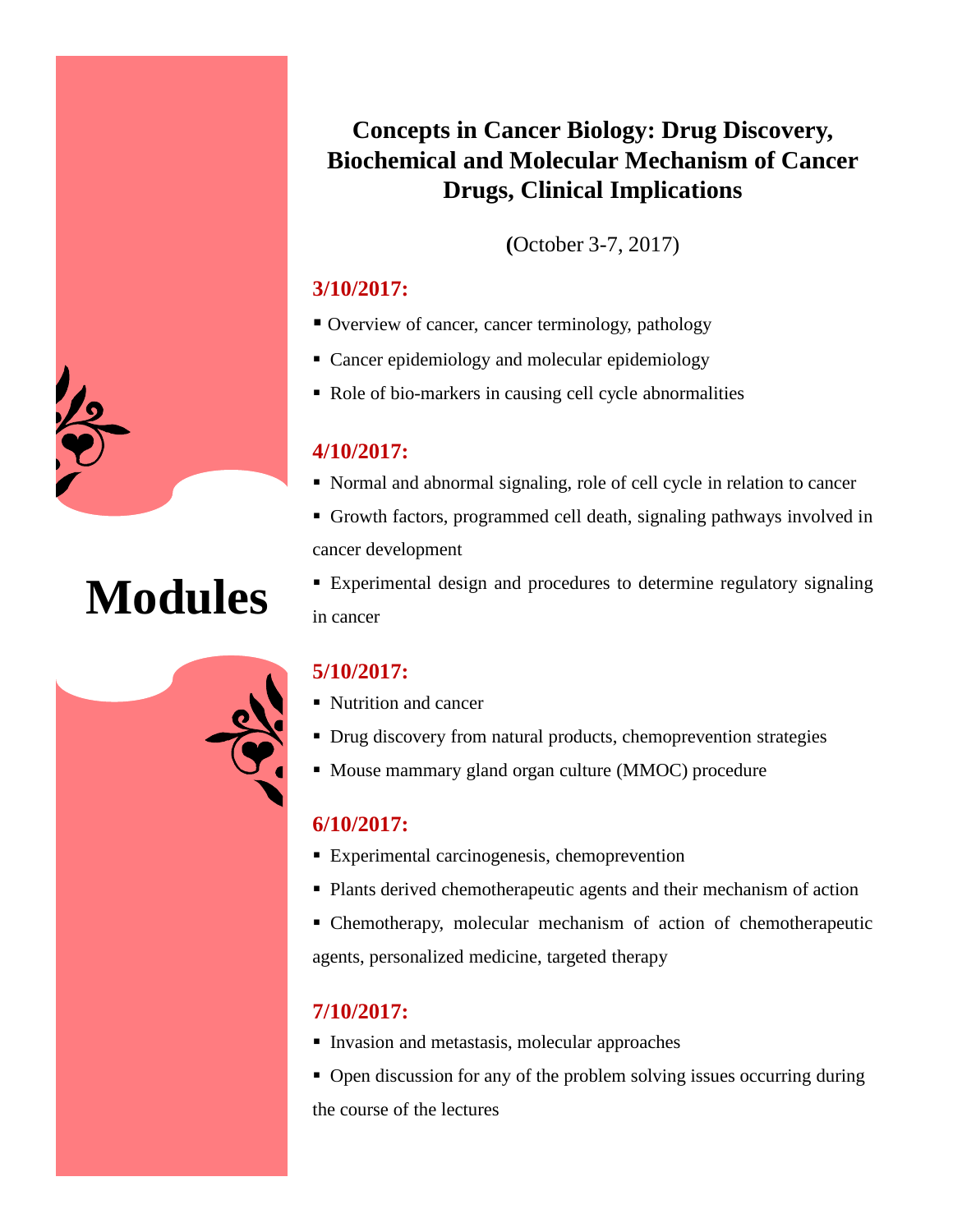

## **Overview**

The fundamental requirement for conducting any cancer research is to understand how cancer is initiated and how drugs are discovered. This includes how cancer is developed (carcinogenesis), how cancer preventive chemicals are discovered from plants and other natural products (chemoprevention and therapy) and how do they progress to become clinically relevant. Thus, the course will provide a global background on the entire wide field of cancer biology and research.

\*Provide understanding of how is a cancer cell different from normal cell.

dentified chemical for clinical testing?<br>
Financing understanding of the carcinogenesis and metastasis **→** How do you discover a cancer preventive or therapeutic drug from plants (natural products) and how does one get approval of newly identified chemical for clinical testing?

processes.

• Participants will be exposed to the field of cancer prevention and role of nutrition in cancer prevention.

**You should attend if**

**Objectives**

The course will be appropriate for anyone who may be interested in carrying out cancer research, molecular biology and signaling pathway research or drug discovery, efficacy and approval of drugs by the Food and Drug Administration.

The group may include:

Graduate students, Senior undergraduates

Researchers and postdoctoral fellows

**\***Faculty members

Medical practitioners (Medical oncologists, Radiation oncologists, Surgical oncologists and Pathologists)

Participants from abroad: US \$200 Industry/Research Organizations: Rs. 5000/- Academic Institutions: B.Sc. Students: Rs. 500/- M.Sc. Students: Rs. 1000/- Ph.D. Students: Rs. 1500/- Faculty Members: Rs. 2000/-

**Fees**

The above fees include all instructional materials, computer use for tutorials, 24 h free internet facility. Outstation participants will be provided with single bedded accommodation on payment basis.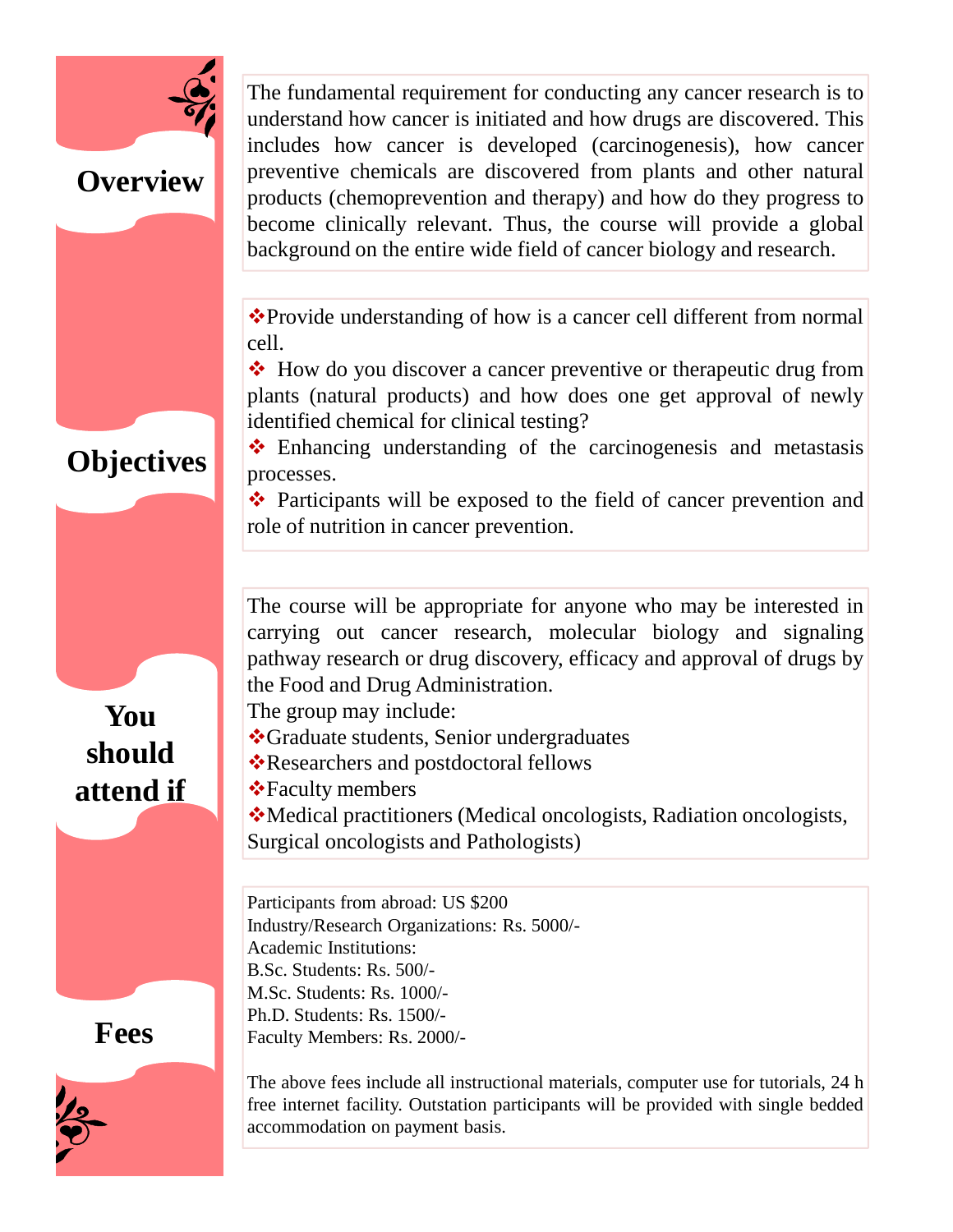# **The Faculty**



**Prof. Rajendra G. Mehta is an internationally known researcher in the area of cancer chemoprevention, drug discovery and molecular mechanism of drug action.** The major focus of research in his laboratory has been in the area of carcinogenesis and chemoprevention for the past 35 years. Over the years, his group has discovered several products as possible cancer preventive and therapeutic agents. In addition, he developed a procedure called mouse mammary gland organ culture model (MMOC) to screen newly identified (or synthesized) chemicals from plants for their cancer preventive properties. The National Cancer Institute (NCI, USA) is using this procedure for screening compounds. The overall concept of drug discovery is to focus on the efficacy determinations *in vitro* and *in vivo* as well as determining the molecular mechanisms of drug action. Once efficacy and toxicological profiles are determined, they are evaluated by the FDA for their approval of clinical trials. Dr. Mehta is actively involved in this process. He is also involved with clinical trials and serves as adviser to several Biotech companies. The focus has largely been on breast and colon cancers.



**Prof. Saroj Arora is the faculty of Botany in the Department of Botanical and Environmental Sciences, Guru Nanak Dev University**. Her research interest is in the area of environmental mutagenesis/ antimutagenesis/ anticarcinogenesis, genetic toxicology and natural plant products. Dr. Arora is recognized internationally for her insights into the bioprotective activities of plant based compounds with particular emphasis on antimutagenicity and anticancer research. She has developed and designed different techniques to unravel the scientific validation of number of medicinal plants used in Ayurveda.

**Prof. Saroj Arora**

**Course Co-ordinator**

Department of Botanical & Environmental Sciences Guru Nanak Dev University Amritsar-143005 Email: sarojarora.gndu@gmail.com Mob. 09417285485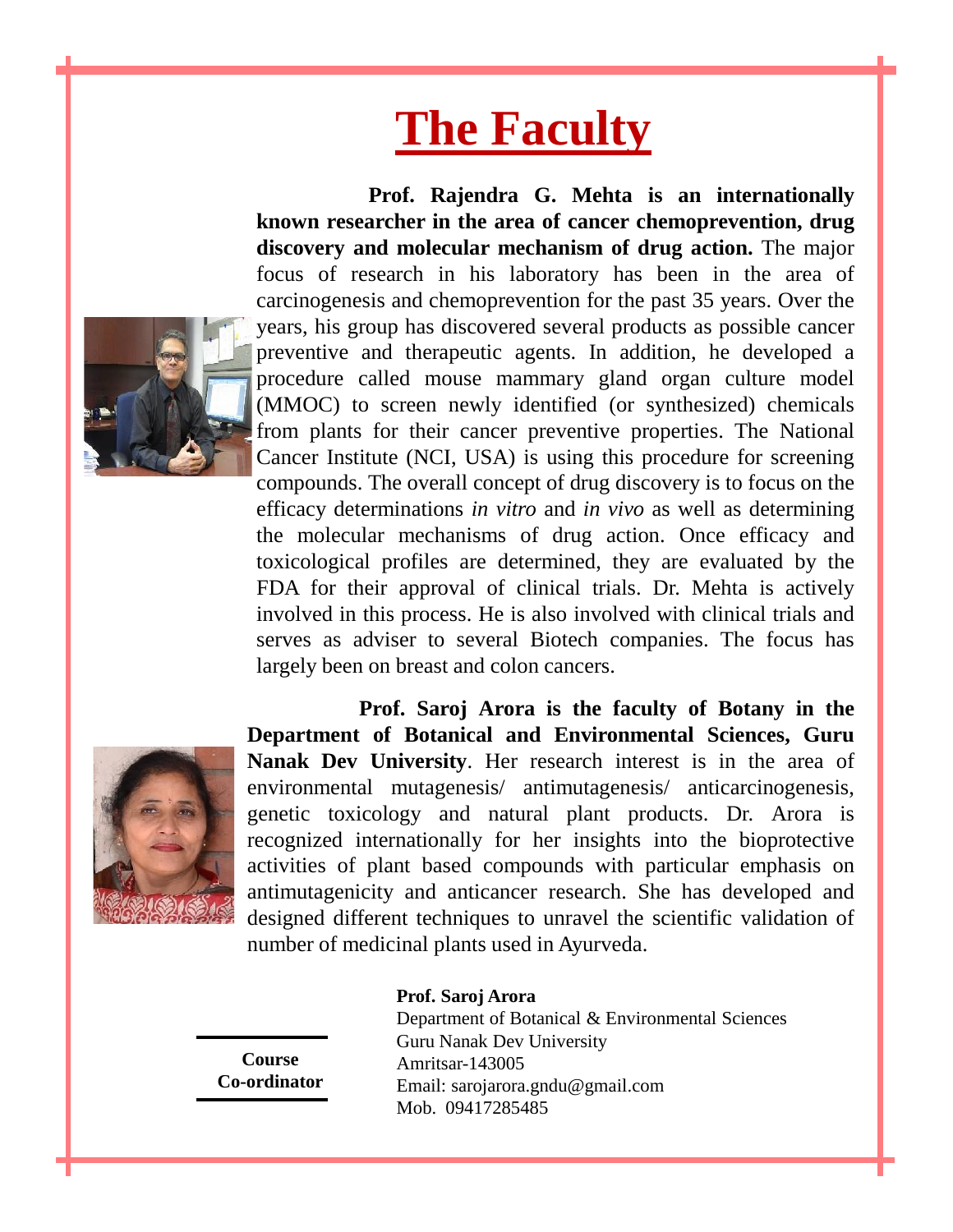Guru Nanak Dev University was established on Nov. 24, 1969 to commemorate the 500th birth anniversary of Shri Guru Nanak Dev Ji, the founder of Sikh religion. Guru Nanak Dev University is one of the premier universities of the country, which was two times accredited with the 5 star (the highest level) accreditation among the universities in India by National Assessment and Accreditation Council (NAAC), an autonomous institution of University Grants Commission. Recently, Guru Nanak Dev University has attained the highest status of University with Potential for Excellence (UPE) which is the highest status award by UGC.



The University has risen to 16th rank in the top 50 universities of the country, as per recent survey conducted by 'India Today' and has achieved 11th Position, out of the 500 universities, in Publications in science. In the field of Science and Technology our University is one of the leading institutions in North India. Our faculty members have bagged prestigious projects from the apex bodies like the DOT, CSIR, BARC and other organizations worth crores of rupees. Recently BARC has established a Nodal Calibration Centre at the campus. This is one of the four centres established all over the country. The University has purchased instruments worth 70 crore under different schemes.

In addition to academics, the University has the pride of winning the highest Inter- University National Sports Award of the country "Maulana Abdul Kalam Azad Trophy" (MAKA) for a record number of 22 times.

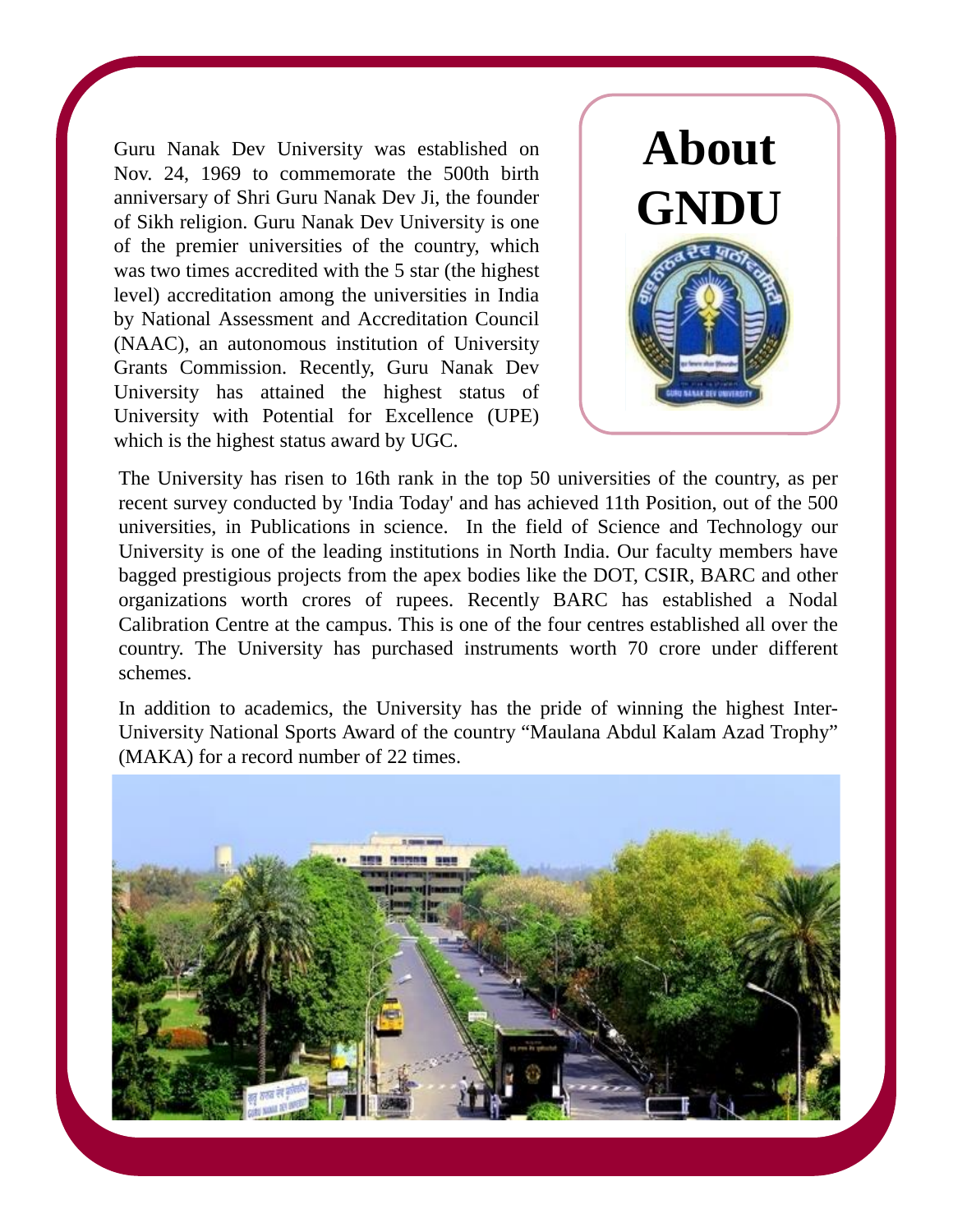## *Some Glimpses of GNDU*



*You will find a lovely and friendly institution which offers high quality courses supported by excellent research facilities*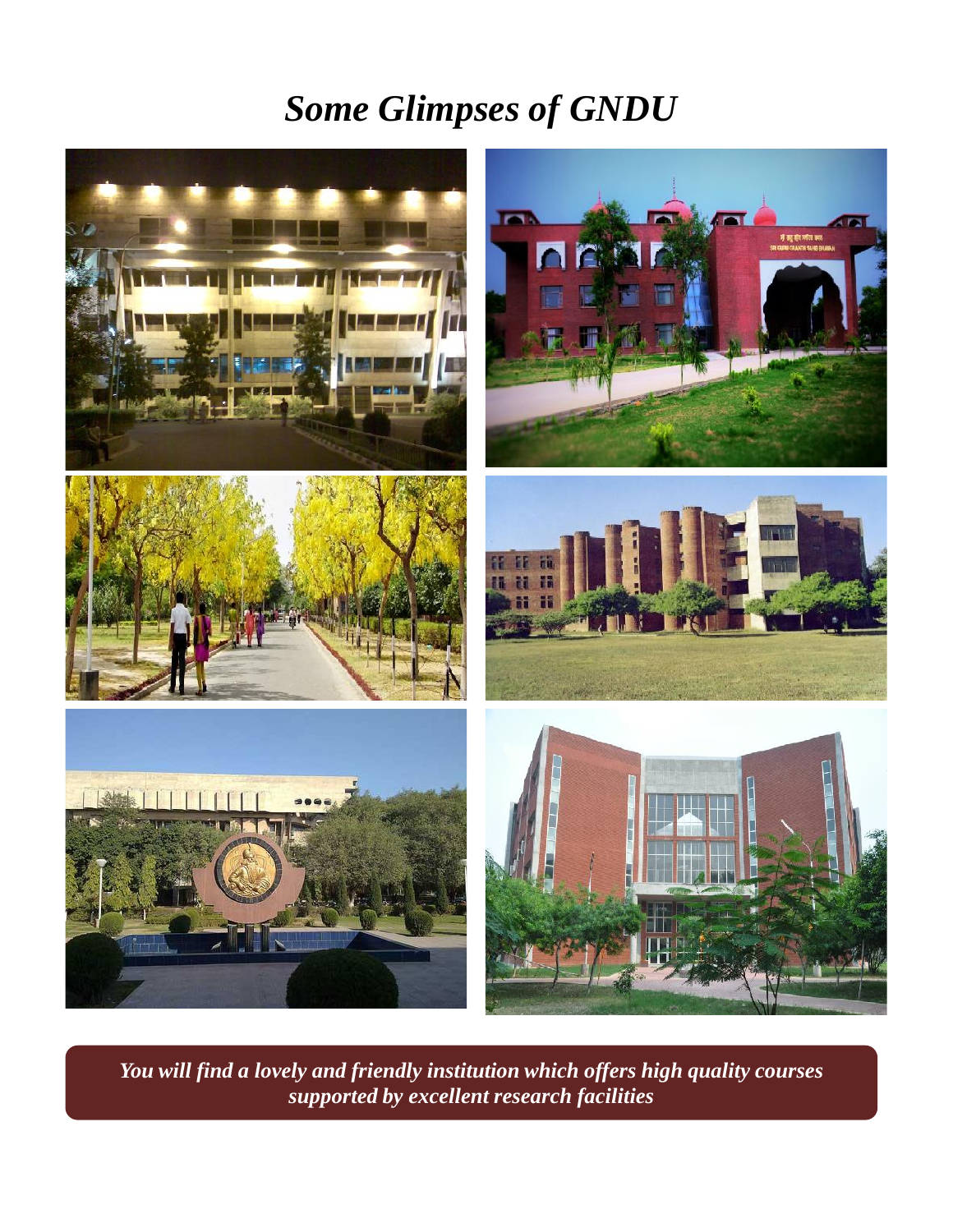The Department of Botanical and Environmental Sciences came into existence in 1990. The department is recognized by Department of Science & Technology (DST), Govt. of India under DST-FIST and University Grants Commission (UGC), New Delhi under DRS-SAP programme.

## **About Department**

The research activities of the department focus on the thrust areas of Botany (Antigenotoxicity, Plant Tissue Culture, Plant Physiology, Biodiversity, Natural Plant Products, Vermitechnology, Plant Databases etc.) and Environmental Sciences (Water, Air & Soil Monitoring, Environmental Engineering, Solid Waste Management, Biological Wastewater Treatment, Computer Applications in Ecology etc.). The faculty of the department runs research projects funded by UGC, CSIR, DBT, DST and ICMR. Several faculty members have exposure to foreign research laboratories like USA, UK under Fulbright Fellowship, Newton-Bhabha Fellowship etc.

The Department has a Herbarium, Botanical Garden, Green House, Vermitechnology Unit and in house Computer Laboratory. The department has well equipped labs and facilities to carry out research in the advanced frontiers of Botany and Environmental Sciences.

So far, more than 75 doctorate degrees were awarded by the department and at present 60 full time Research Scholars are pursuing their Ph.D. degree. Majority of the Ph.D. scholars are getting external fellowship under UGC-Basic Scientific Research, UGC-Rajiv Gandhi National Fellowship, UGC-Maulana Azad National Fellowship and DST-INSPIRE in the department.





**GNDU Botanical Garden is a member of Botanic Gardens Conservation International, Richmond, Surrey, UK.**